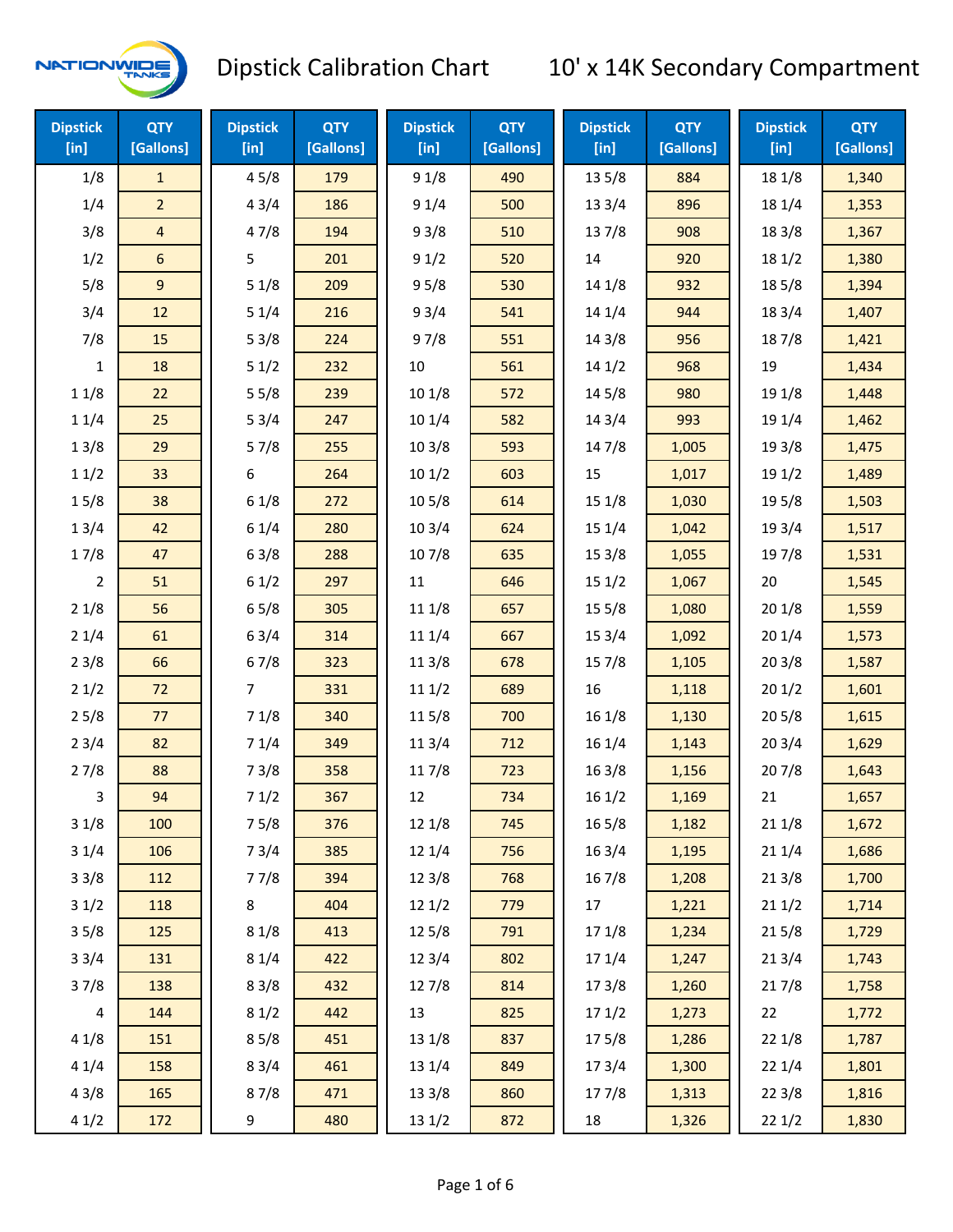

| <b>Dipstick</b><br>$[$ in] | <b>QTY</b><br>[Gallons] | <b>Dipstick</b><br>$[$ in] | <b>QTY</b><br>[Gallons] | <b>Dipstick</b><br>[in] | <b>QTY</b><br>[Gallons] | <b>Dipstick</b><br>$[$ in] | <b>QTY</b><br>[Gallons] | <b>Dipstick</b><br>$[$ in] | <b>QTY</b><br>[Gallons] |
|----------------------------|-------------------------|----------------------------|-------------------------|-------------------------|-------------------------|----------------------------|-------------------------|----------------------------|-------------------------|
| 225/8                      | 1,845                   | 271/8                      | 2,390                   | 315/8                   | 2,969                   | 36 1/8                     | 3,575                   | 40 5/8                     | 4,203                   |
| 223/4                      | 1,859                   | 271/4                      | 2,406                   | 313/4                   | 2,986                   | 36 1/4                     | 3,592                   | 403/4                      | 4,220                   |
| 227/8                      | 1,874                   | 273/8                      | 2,422                   | 317/8                   | 3,002                   | 36 3/8                     | 3,609                   | 407/8                      | 4,238                   |
| 23                         | 1,889                   | 271/2                      | 2,437                   | 32                      | 3,019                   | 36 1/2                     | 3,626                   | 41                         | 4,256                   |
| 231/8                      | 1,904                   | 275/8                      | 2,453                   | 32 1/8                  | 3,035                   | 36 5/8                     | 3,644                   | 41 1/8                     | 4,274                   |
| 231/4                      | 1,918                   | 273/4                      | 2,469                   | 32 1/4                  | 3,052                   | 36 3/4                     | 3,661                   | 41 1/4                     | 4,291                   |
| 233/8                      | 1,933                   | 277/8                      | 2,485                   | 323/8                   | 3,068                   | 367/8                      | 3,678                   | 41 3/8                     | 4,309                   |
| 231/2                      | 1,948                   | 28                         | 2,500                   | 321/2                   | 3,085                   | 37                         | 3,695                   | 411/2                      | 4,327                   |
| 235/8                      | 1,963                   | 28 1/8                     | 2,516                   | 325/8                   | 3,102                   | 37 1/8                     | 3,713                   | 41 5/8                     | 4,345                   |
| 233/4                      | 1,978                   | 28 1/4                     | 2,532                   | 32 3/4                  | 3,118                   | 37 1/4                     | 3,730                   | 41 3/4                     | 4,363                   |
| 237/8                      | 1,993                   | 28 3/8                     | 2,548                   | 327/8                   | 3,135                   | 37 3/8                     | 3,747                   | 417/8                      | 4,380                   |
| 24                         | 2,008                   | 281/2                      | 2,564                   | 33                      | 3,152                   | 371/2                      | 3,765                   | 42                         | 4,398                   |
| 24 1/8                     | 2,023                   | 285/8                      | 2,580                   | 33 1/8                  | 3,168                   | 37 5/8                     | 3,782                   | 42 1/8                     | 4,416                   |
| 241/4                      | 2,038                   | 283/4                      | 2,596                   | 33 1/4                  | 3,185                   | 37 3/4                     | 3,799                   | 42 1/4                     | 4,434                   |
| 243/8                      | 2,053                   | 287/8                      | 2,612                   | 33 3/8                  | 3,202                   | 377/8                      | 3,817                   | 42 3/8                     | 4,452                   |
| 241/2                      | 2,068                   | 29                         | 2,628                   | 331/2                   | 3,219                   | 38                         | 3,834                   | 421/2                      | 4,470                   |
| 245/8                      | 2,083                   | 29 1/8                     | 2,644                   | 335/8                   | 3,235                   | 38 1/8                     | 3,852                   | 42 5/8                     | 4,488                   |
| 243/4                      | 2,098                   | 29 1/4                     | 2,660                   | 33 3/4                  | 3,252                   | 38 1/4                     | 3,869                   | 42 3/4                     | 4,505                   |
| 24 7/8                     | 2,113                   | 293/8                      | 2,676                   | 337/8                   | 3,269                   | 38 3/8                     | 3,886                   | 42 7/8                     | 4,523                   |
| 25                         | 2,128                   | 291/2                      | 2,692                   | 34                      | 3,286                   | 38 1/2                     | 3,904                   | 43                         | 4,541                   |
| 251/8                      | 2,143                   | 29 5/8                     | 2,708                   | 34 1/8                  | 3,303                   | 38 5/8                     | 3,921                   | 43 1/8                     | 4,559                   |
| 251/4                      | 2,159                   | 29 3/4                     | 2,724                   | 34 1/4                  | 3,320                   | 38 3/4                     | 3,939                   | 43 1/4                     | 4,577                   |
| 253/8                      | 2,174                   | 297/8                      | 2,740                   | 34 3/8                  | 3,336                   | 387/8                      | 3,956                   | 43 3/8                     | 4,595                   |
| 251/2                      | 2,189                   | 30                         | 2,757                   | 34 1/2                  | 3,353                   | 39                         | 3,974                   | 43 1/2                     | 4,613                   |
| 255/8                      | 2,205                   | 30 1/8                     | 2,773                   | 34 5/8                  | 3,370                   | 39 1/8                     | 3,991                   | 43 5/8                     | 4,631                   |
| 253/4                      | 2,220                   | 30 1/4                     | 2,789                   | 34 3/4                  | 3,387                   | 39 1/4                     | 4,009                   | 43 3/4                     | 4,649                   |
| 257/8                      | 2,235                   | 30 3/8                     | 2,805                   | 347/8                   | 3,404                   | 39 3/8                     | 4,026                   | 437/8                      | 4,667                   |
| 26                         | 2,251                   | 30 1/2                     | 2,822                   | 35                      | 3,421                   | 39 1/2                     | 4,044                   | 44                         | 4,685                   |
| 26 1/8                     | 2,266                   | 30 5/8                     | 2,838                   | 35 1/8                  | 3,438                   | 39 5/8                     | 4,062                   | 44 1/8                     | 4,703                   |
| 26 1/4                     | 2,281                   | 30 3/4                     | 2,854                   | 35 1/4                  | 3,455                   | 39 3/4                     | 4,079                   | 44 1/4                     | 4,721                   |
| 263/8                      | 2,297                   | 307/8                      | 2,871                   | 35 3/8                  | 3,472                   | 397/8                      | 4,097                   | 44 3/8                     | 4,739                   |
| 261/2                      | 2,312                   | 31                         | 2,887                   | 35 1/2                  | 3,489                   | 40                         | 4,114                   | 44 1/2                     | 4,757                   |
| 265/8                      | 2,328                   | 31 1/8                     | 2,903                   | 35 5/8                  | 3,506                   | 40 1/8                     | 4,132                   | 44 5/8                     | 4,775                   |
| 263/4                      | 2,344                   | 31 1/4                     | 2,920                   | 35 3/4                  | 3,524                   | 40 1/4                     | 4,150                   | 44 3/4                     | 4,793                   |
| 267/8                      | 2,359                   | 31 3/8                     | 2,936                   | 357/8                   | 3,541                   | 40 3/8                     | 4,167                   | 447/8                      | 4,812                   |
| 27                         | 2,375                   | 311/2                      | 2,953                   | 36                      | 3,558                   | 40 1/2                     | 4,185                   | 45                         | 4,830                   |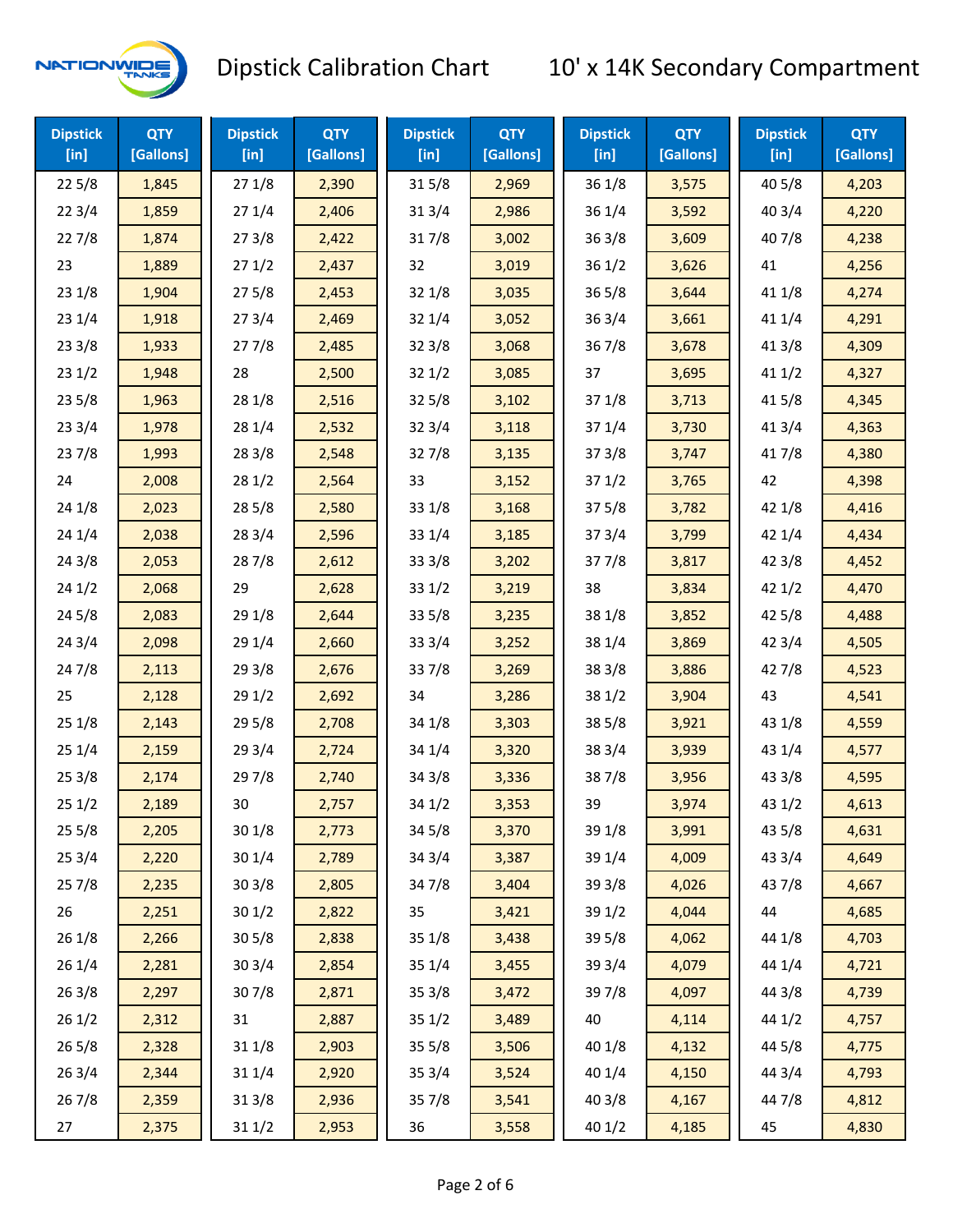

| <b>Dipstick</b><br>$[$ in] | <b>QTY</b><br>[Gallons] | <b>Dipstick</b><br>$[$ in] | <b>QTY</b><br>[Gallons] | <b>Dipstick</b><br>$[$ in] | <b>QTY</b><br>[Gallons] | <b>Dipstick</b><br>$[$ in] | <b>QTY</b><br>[Gallons] | <b>Dipstick</b><br>$[$ in] | <b>QTY</b><br>[Gallons] |
|----------------------------|-------------------------|----------------------------|-------------------------|----------------------------|-------------------------|----------------------------|-------------------------|----------------------------|-------------------------|
| 45 1/8                     | 4,848                   | 49 5/8                     | 5,506                   | 54 1/8                     | 6,173                   | 58 5/8                     | 6,845                   | 63 1/8                     | 7,518                   |
| 45 1/4                     | 4,866                   | 49 3/4                     | 5,524                   | 54 1/4                     | 6,191                   | 58 3/4                     | 6,863                   | 63 1/4                     | 7,536                   |
| 45 3/8                     | 4,884                   | 49 7/8                     | 5,543                   | 54 3/8                     | 6,210                   | 587/8                      | 6,882                   | 63 3/8                     | 7,555                   |
| 45 1/2                     | 4,902                   | 50                         | 5,561                   | 54 1/2                     | 6,229                   | 59                         | 6,901                   | 63 1/2                     | 7,574                   |
| 45 5/8                     | 4,920                   | 50 1/8                     | 5,580                   | 54 5/8                     | 6,247                   | 59 1/8                     | 6,919                   | 63 5/8                     | 7,592                   |
| 45 3/4                     | 4,938                   | 50 1/4                     | 5,598                   | 54 3/4                     | 6,266                   | 59 1/4                     | 6,938                   | 63 3/4                     | 7,611                   |
| 45 7/8                     | 4,957                   | 503/8                      | 5,616                   | 54 7/8                     | 6,284                   | 59 3/8                     | 6,957                   | 637/8                      | 7,630                   |
| 46                         | 4,975                   | 501/2                      | 5,635                   | 55                         | 6,303                   | 59 1/2                     | 6,975                   | 64                         | 7,648                   |
| 46 1/8                     | 4,993                   | 505/8                      | 5,653                   | 55 1/8                     | 6,322                   | 59 5/8                     | 6,994                   | 64 1/8                     | 7,667                   |
| 46 1/4                     | 5,011                   | 503/4                      | 5,672                   | 55 1/4                     | 6,340                   | 59 3/4                     | 7,013                   | 64 1/4                     | 7,686                   |
| 463/8                      | 5,029                   | 507/8                      | 5,690                   | 55 3/8                     | 6,359                   | 597/8                      | 7,032                   | 64 3/8                     | 7,704                   |
| 46 1/2                     | 5,048                   | 51                         | 5,709                   | 55 1/2                     | 6,378                   | 60                         | 7,050                   | 64 1/2                     | 7,723                   |
| 46 5/8                     | 5,066                   | 51 1/8                     | 5,727                   | 55 5/8                     | 6,396                   | 60 1/8                     | 7,069                   | 64 5/8                     | 7,741                   |
| 46 3/4                     | 5,084                   | 51 1/4                     | 5,746                   | 55 3/4                     | 6,415                   | 60 1/4                     | 7,088                   | 64 3/4                     | 7,760                   |
| 46 7/8                     | 5,102                   | 513/8                      | 5,764                   | 55 7/8                     | 6,434                   | 60 3/8                     | 7,106                   | 64 7/8                     | 7,779                   |
| 47                         | 5,121                   | 511/2                      | 5,783                   | 56                         | 6,452                   | 601/2                      | 7,125                   | 65                         | 7,797                   |
| 47 1/8                     | 5,139                   | 515/8                      | 5,801                   | 56 1/8                     | 6,471                   | 60 5/8                     | 7,144                   | 65 1/8                     | 7,816                   |
| 47 1/4                     | 5,157                   | 51 3/4                     | 5,820                   | 56 1/4                     | 6,490                   | 60 3/4                     | 7,162                   | 65 1/4                     | 7,835                   |
| 47 3/8                     | 5,175                   | 517/8                      | 5,838                   | 56 3/8                     | 6,508                   | 607/8                      | 7,181                   | 65 3/8                     | 7,853                   |
| 471/2                      | 5,194                   | 52                         | 5,857                   | 56 1/2                     | 6,527                   | 61                         | 7,200                   | 65 1/2                     | 7,872                   |
| 475/8                      | 5,212                   | 52 1/8                     | 5,875                   | 56 5/8                     | 6,546                   | 61 1/8                     | 7,219                   | 65 5/8                     | 7,891                   |
| 47 3/4                     | 5,230                   | 52 1/4                     | 5,894                   | 56 3/4                     | 6,564                   | 61 1/4                     | 7,237                   | 65 3/4                     | 7,909                   |
| 47 7/8                     | 5,249                   | 52 3/8                     | 5,913                   | 567/8                      | 6,583                   | 61 3/8                     | 7,256                   | 65 7/8                     | 7,928                   |
| 48                         | 5,267                   | 521/2                      | 5,931                   | 57                         | 6,602                   | 61 1/2                     | 7,275                   | 66                         | 7,946                   |
| 48 1/8                     | 5,285                   | 52 5/8                     | 5,950                   | 57 1/8                     | 6,620                   | 615/8                      | 7,293                   | 66 1/8                     | 7,965                   |
| 48 1/4                     | 5,304                   | 52 3/4                     | 5,968                   | 57 1/4                     | 6,639                   | 613/4                      | 7,312                   | 66 1/4                     | 7,984                   |
| 48 3/8                     | 5,322                   | 527/8                      | 5,987                   | 57 3/8                     | 6,658                   | 617/8                      | 7,331                   | 66 3/8                     | 8,002                   |
| 48 1/2                     | 5,340                   | 53                         | 6,005                   | 57 1/2                     | 6,676                   | 62                         | 7,349                   | 66 1/2                     | 8,021                   |
| 48 5/8                     | 5,359                   | 53 1/8                     | 6,024                   | 57 5/8                     | 6,695                   | 62 1/8                     | 7,368                   | 66 5/8                     | 8,039                   |
| 48 3/4                     | 5,377                   | 53 1/4                     | 6,042                   | 573/4                      | 6,714                   | 62 1/4                     | 7,387                   | 66 3/4                     | 8,058                   |
| 487/8                      | 5,395                   | 53 3/8                     | 6,061                   | 577/8                      | 6,732                   | 62 3/8                     | 7,405                   | 667/8                      | 8,077                   |
| 49                         | 5,414                   | 53 1/2                     | 6,080                   | 58                         | 6,751                   | 621/2                      | 7,424                   | 67                         | 8,095                   |
| 49 1/8                     | 5,432                   | 53 5/8                     | 6,098                   | 58 1/8                     | 6,770                   | 62 5/8                     | 7,443                   | 671/8                      | 8,114                   |
| 49 1/4                     | 5,451                   | 53 3/4                     | 6,117                   | 58 1/4                     | 6,788                   | 62 3/4                     | 7,462                   | 67 1/4                     | 8,132                   |
| 49 3/8                     | 5,469                   | 537/8                      | 6,135                   | 58 3/8                     | 6,807                   | 627/8                      | 7,480                   | 673/8                      | 8,151                   |
| 49 1/2                     | 5,487                   | 54                         | 6,154                   | 58 1/2                     | 6,826                   | 63                         | 7,499                   | 67 1/2                     | 8,169                   |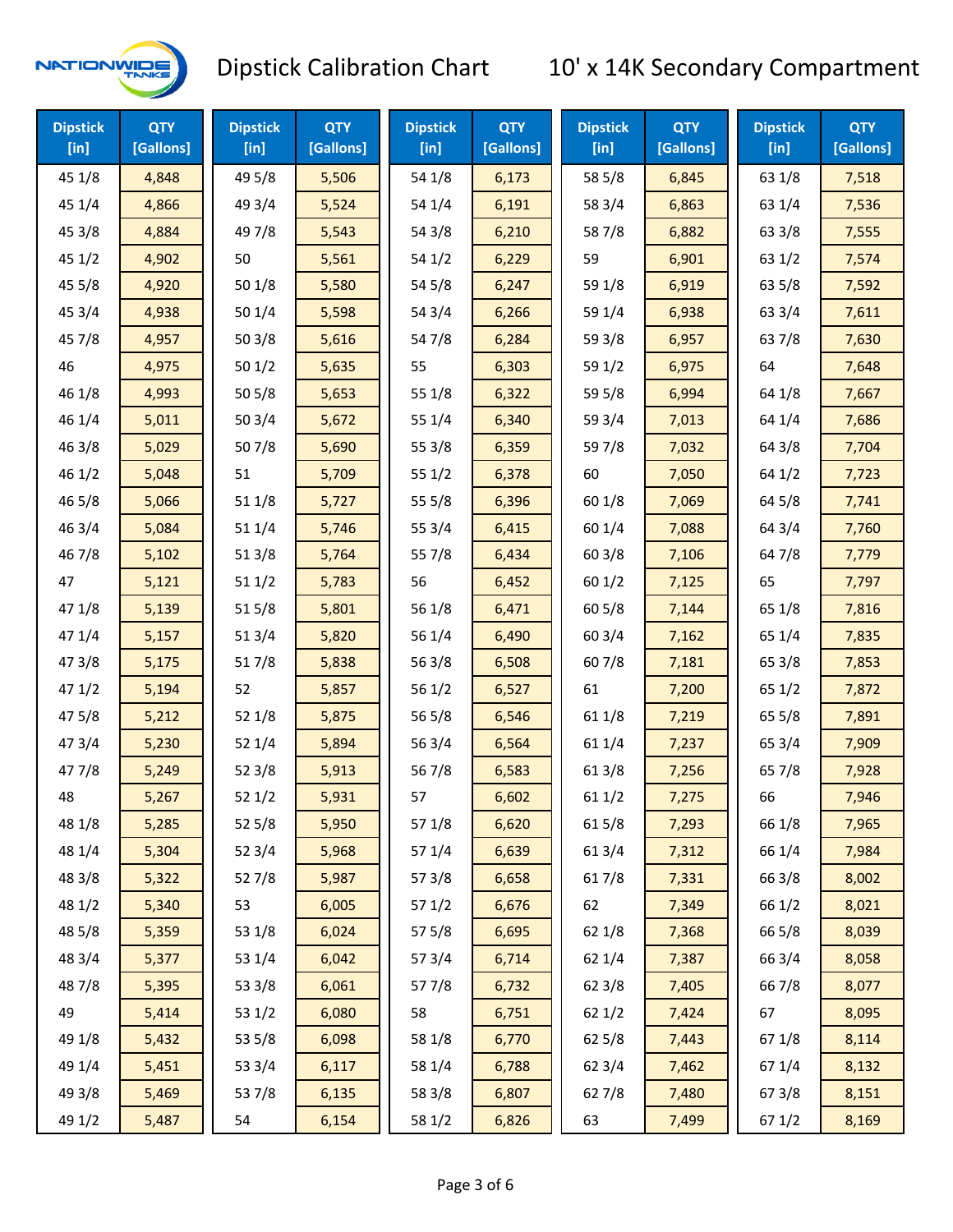

| <b>Dipstick</b><br>[in] | <b>QTY</b><br>[Gallons] | <b>Dipstick</b><br>$[$ in] | <b>QTY</b><br>[Gallons] | <b>Dipstick</b><br>$[$ in] | <b>QTY</b><br>[Gallons] | <b>Dipstick</b><br>$[$ in] | <b>QTY</b><br>[Gallons] | <b>Dipstick</b><br>$[$ in] | <b>QTY</b><br>[Gallons] |
|-------------------------|-------------------------|----------------------------|-------------------------|----------------------------|-------------------------|----------------------------|-------------------------|----------------------------|-------------------------|
| 67 5/8                  | 8,188                   | 72 1/8                     | 8,852                   | 765/8                      | 9,505                   | 81 1/8                     | 10,144                  | 85 5/8                     | 10,764                  |
| 67 3/4                  | 8,206                   | 72 1/4                     | 8,870                   | 763/4                      | 9,523                   | 81 1/4                     | 10,162                  | 85 3/4                     | 10,781                  |
| 67 7/8                  | 8,225                   | 72 3/8                     | 8,888                   | 767/8                      | 9,541                   | 81 3/8                     | 10,179                  | 85 7/8                     | 10,798                  |
| 68                      | 8,244                   | 72 1/2                     | 8,907                   | 77                         | 9,559                   | 81 1/2                     | 10,197                  | 86                         | 10,815                  |
| 68 1/8                  | 8,262                   | 725/8                      | 8,925                   | 77 1/8                     | 9,577                   | 815/8                      | 10,214                  | 86 1/8                     | 10,832                  |
| 68 1/4                  | 8,281                   | 72 3/4                     | 8,943                   | 77 1/4                     | 9,595                   | 813/4                      | 10,232                  | 86 1/4                     | 10,848                  |
| 68 3/8                  | 8,299                   | 727/8                      | 8,962                   | 77 3/8                     | 9,613                   | 817/8                      | 10,249                  | 86 3/8                     | 10,865                  |
| 68 1/2                  | 8,318                   | 73                         | 8,980                   | 771/2                      | 9,631                   | 82                         | 10,266                  | 86 1/2                     | 10,882                  |
| 68 5/8                  | 8,336                   | 73 1/8                     | 8,998                   | 775/8                      | 9,649                   | 82 1/8                     | 10,284                  | 865/8                      | 10,899                  |
| 68 3/4                  | 8,355                   | 73 1/4                     | 9,016                   | 773/4                      | 9,667                   | 82 1/4                     | 10,301                  | 86 3/4                     | 10,915                  |
| 687/8                   | 8,373                   | 73 3/8                     | 9,035                   | 777/8                      | 9,684                   | 82 3/8                     | 10,318                  | 867/8                      | 10,932                  |
| 69                      | 8,392                   | 73 1/2                     | 9,053                   | 78                         | 9,702                   | 821/2                      | 10,336                  | 87                         | 10,949                  |
| 69 1/8                  | 8,410                   | 73 5/8                     | 9,071                   | 78 1/8                     | 9,720                   | 82 5/8                     | 10,353                  | 871/8                      | 10,966                  |
| 69 1/4                  | 8,429                   | 73 3/4                     | 9,089                   | 78 1/4                     | 9,738                   | 82 3/4                     | 10,370                  | 87 1/4                     | 10,982                  |
| 69 3/8                  | 8,447                   | 737/8                      | 9,107                   | 78 3/8                     | 9,756                   | 827/8                      | 10,388                  | 87 3/8                     | 10,999                  |
| 69 1/2                  | 8,466                   | 74                         | 9,126                   | 78 1/2                     | 9,774                   | 83                         | 10,405                  | 871/2                      | 11,016                  |
| 69 5/8                  | 8,484                   | 74 1/8                     | 9,144                   | 78 5/8                     | 9,791                   | 83 1/8                     | 10,422                  | 87 5/8                     | 11,032                  |
| 69 3/4                  | 8,502                   | 74 1/4                     | 9,162                   | 78 3/4                     | 9,809                   | 83 1/4                     | 10,440                  | 87 3/4                     | 11,049                  |
| 69 7/8                  | 8,521                   | 74 3/8                     | 9,180                   | 787/8                      | 9,827                   | 83 3/8                     | 10,457                  | 877/8                      | 11,065                  |
| 70                      | 8,539                   | 74 1/2                     | 9,198                   | 79                         | 9,845                   | 83 1/2                     | 10,474                  | 88                         | 11,082                  |
| 70 1/8                  | 8,558                   | 74 5/8                     | 9,216                   | 79 1/8                     | 9,862                   | 83 5/8                     | 10,491                  | 88 1/8                     | 11,098                  |
| 70 1/4                  | 8,576                   | 74 3/4                     | 9,235                   | 79 1/4                     | 9,880                   | 83 3/4                     | 10,508                  | 88 1/4                     | 11,115                  |
| 70 3/8                  | 8,595                   | 747/8                      | 9,253                   | 79 3/8                     | 9,898                   | 837/8                      | 10,526                  | 88 3/8                     | 11,131                  |
| 70 1/2                  | 8,613                   | 75                         | 9,271                   | 79 1/2                     | 9,915                   | 84                         | 10,543                  | 88 1/2                     | 11,148                  |
| 70 5/8                  | 8,631                   | 75 1/8                     | 9,289                   | 79 5/8                     | 9,933                   | 84 1/8                     | 10,560                  | 88 5/8                     | 11,164                  |
| 70 3/4                  | 8,650                   | 75 1/4                     | 9,307                   | 79 3/4                     | 9,951                   | 84 1/4                     | 10,577                  | 88 3/4                     | 11,181                  |
| 70 7/8                  | 8,668                   | 75 3/8                     | 9,325                   | 79 7/8                     | 9,968                   | 84 3/8                     | 10,594                  | 887/8                      | 11,197                  |
| 71                      | 8,687                   | 75 1/2                     | 9,343                   | 80                         | 9,986                   | 84 1/2                     | 10,611                  | 89                         | 11,214                  |
| 71 1/8                  | 8,705                   | 75 5/8                     | 9,361                   | 80 1/8                     | 10,004                  | 84 5/8                     | 10,628                  | 89 1/8                     | 11,230                  |
| 71 1/4                  | 8,723                   | 75 3/4                     | 9,379                   | 80 1/4                     | 10,021                  | 84 3/4                     | 10,645                  | 89 1/4                     | 11,246                  |
| 713/8                   | 8,742                   | 75 7/8                     | 9,397                   | 80 3/8                     | 10,039                  | 847/8                      | 10,662                  | 89 3/8                     | 11,263                  |
| 71 1/2                  | 8,760                   | 76                         | 9,415                   | 80 1/2                     | 10,056                  | 85                         | 10,679                  | 89 1/2                     | 11,279                  |
| 715/8                   | 8,779                   | 76 1/8                     | 9,433                   | 80 5/8                     | 10,074                  | 85 1/8                     | 10,696                  | 89 5/8                     | 11,295                  |
| 713/4                   | 8,797                   | 76 1/4                     | 9,451                   | 80 3/4                     | 10,092                  | 85 1/4                     | 10,713                  | 89 3/4                     | 11,311                  |
| 717/8                   | 8,815                   | 763/8                      | 9,469                   | 807/8                      | 10,109                  | 85 3/8                     | 10,730                  | 897/8                      | 11,328                  |
| 72                      | 8,834                   | 76 1/2                     | 9,487                   | 81                         | 10,127                  | 85 1/2                     | 10,747                  | 90                         | 11,344                  |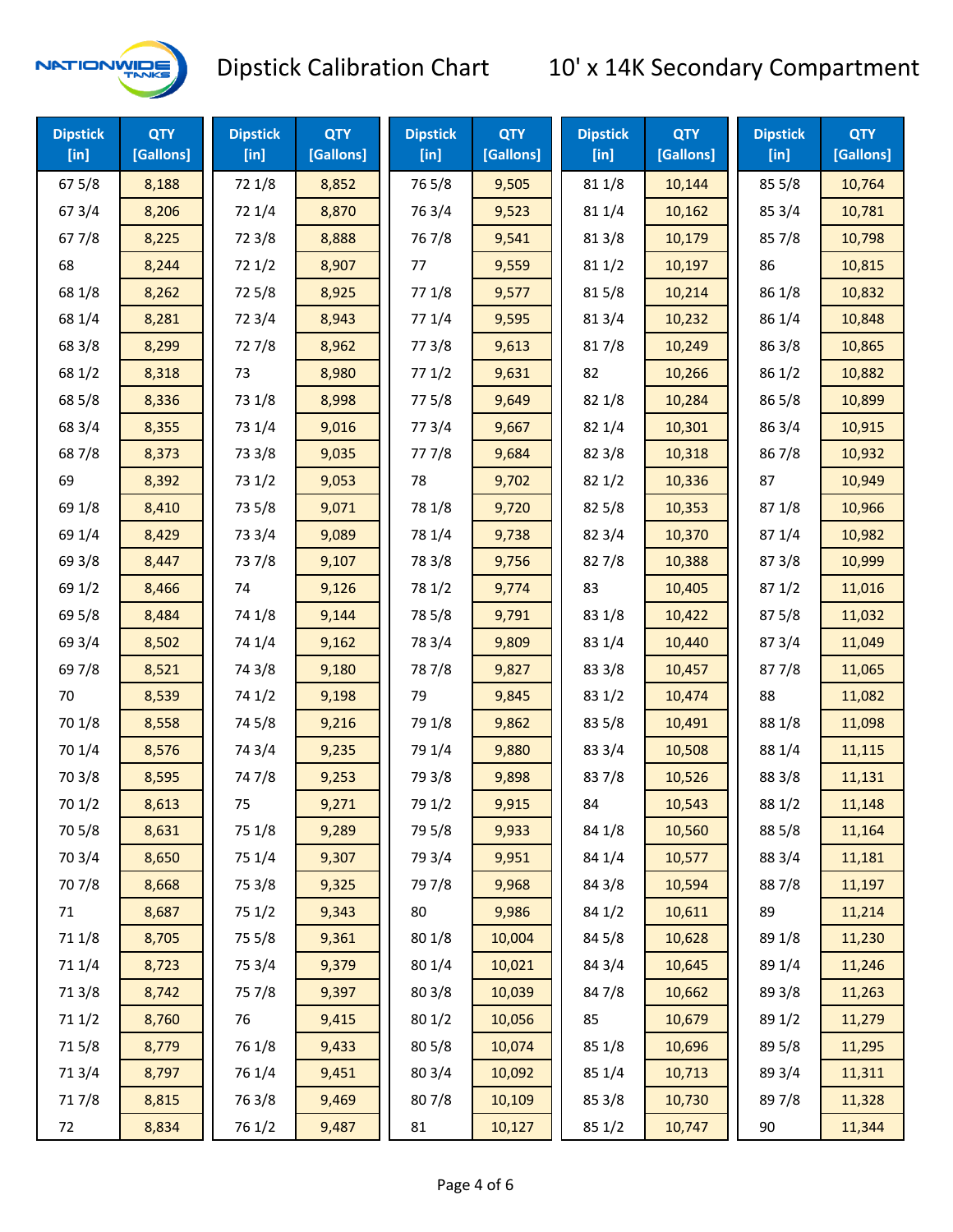

| <b>Dipstick</b><br>$[$ in] | <b>QTY</b><br>[Gallons] | <b>Dipstick</b><br>$[$ in] | <b>QTY</b><br>[Gallons] | <b>Dipstick</b><br>$[$ in] | <b>QTY</b><br>[Gallons] | <b>Dipstick</b><br>$[$ in] | <b>QTY</b><br>[Gallons] | <b>Dipstick</b><br>$[$ in] | <b>QTY</b><br>[Gallons] |
|----------------------------|-------------------------|----------------------------|-------------------------|----------------------------|-------------------------|----------------------------|-------------------------|----------------------------|-------------------------|
| 90 1/8                     | 11,360                  | 94 5/8                     | 11,927                  | 99 1/8                     | 12,457                  | 103 5/8                    | 12,944                  | 108 1/8                    | 13,378                  |
| 901/4                      | 11,376                  | 94 3/4                     | 11,942                  | 99 1/4                     | 12,471                  | 103 3/4                    | 12,957                  | 108 1/4                    | 13,389                  |
| 90 3/8                     | 11,392                  | 947/8                      | 11,957                  | 99 3/8                     | 12,486                  | 103 7/8                    | 12,970                  | 108 3/8                    | 13,400                  |
| 901/2                      | 11,408                  | 95                         | 11,972                  | 99 1/2                     | 12,500                  | 104                        | 12,983                  | 108 1/2                    | 13,411                  |
| 905/8                      | 11,424                  | 95 1/8                     | 11,987                  | 99 5/8                     | 12,514                  | 104 1/8                    | 12,995                  | 108 5/8                    | 13,422                  |
| 903/4                      | 11,441                  | 95 1/4                     | 12,003                  | 99 3/4                     | 12,528                  | 104 1/4                    | 13,008                  | 108 3/4                    | 13,433                  |
| 907/8                      | 11,457                  | 95 3/8                     | 12,018                  | 997/8                      | 12,542                  | 104 3/8                    | 13,021                  | 108 7/8                    | 13,444                  |
| 91                         | 11,473                  | 95 1/2                     | 12,033                  | 100                        | 12,556                  | 1041/2                     | 13,033                  | 109                        | 13,455                  |
| 91 1/8                     | 11,489                  | 955/8                      | 12,048                  | 100 1/8                    | 12,570                  | 104 5/8                    | 13,046                  | 109 1/8                    | 13,465                  |
| 91 1/4                     | 11,505                  | 95 3/4                     | 12,063                  | 100 1/4                    | 12,584                  | 104 3/4                    | 13,058                  | 109 1/4                    | 13,476                  |
| 913/8                      | 11,521                  | 95 7/8                     | 12,078                  | 100 3/8                    | 12,597                  | 104 7/8                    | 13,071                  | 109 3/8                    | 13,487                  |
| 91 1/2                     | 11,536                  | 96                         | 12,093                  | 1001/2                     | 12,611                  | 105                        | 13,083                  | 109 1/2                    | 13,497                  |
| 915/8                      | 11,552                  | 96 1/8                     | 12,108                  | 100 5/8                    | 12,625                  | 105 1/8                    | 13,095                  | 109 5/8                    | 13,508                  |
| 913/4                      | 11,568                  | 96 1/4                     | 12,123                  | 100 3/4                    | 12,639                  | 105 1/4                    | 13,108                  | 109 3/4                    | 13,518                  |
| 917/8                      | 11,584                  | 963/8                      | 12,138                  | 100 7/8                    | 12,652                  | 105 3/8                    | 13,120                  | 109 7/8                    | 13,529                  |
| 92                         | 11,600                  | 96 1/2                     | 12,152                  | 101                        | 12,666                  | 1051/2                     | 13,132                  | 110                        | 13,539                  |
| 92 1/8                     | 11,616                  | 96 5/8                     | 12,167                  | 101 1/8                    | 12,680                  | 105 5/8                    | 13,144                  | 110 1/8                    | 13,550                  |
| 92 1/4                     | 11,632                  | 96 3/4                     | 12,182                  | 101 1/4                    | 12,693                  | 105 3/4                    | 13,157                  | 110 1/4                    | 13,560                  |
| 92 3/8                     | 11,647                  | 967/8                      | 12,197                  | 1013/8                     | 12,707                  | 105 7/8                    | 13,169                  | 110 3/8                    | 13,570                  |
| 921/2                      | 11,663                  | 97                         | 12,212                  | 1011/2                     | 12,720                  | 106                        | 13,181                  | 110 1/2                    | 13,580                  |
| 925/8                      | 11,679                  | 97 1/8                     | 12,226                  | 101 5/8                    | 12,734                  | 106 1/8                    | 13,193                  | 110 5/8                    | 13,590                  |
| 92 3/4                     | 11,694                  | 97 1/4                     | 12,241                  | 101 3/4                    | 12,747                  | 106 1/4                    | 13,205                  | 110 3/4                    | 13,600                  |
| 92 7/8                     | 11,710                  | 973/8                      | 12,256                  | 101 7/8                    | 12,761                  | 106 3/8                    | 13,216                  | 110 7/8                    | 13,610                  |
| 93                         | 11,726                  | 97 1/2                     | 12,270                  | 102                        | 12,774                  | 106 1/2                    | 13,228                  | 111                        | 13,620                  |
| 93 1/8                     | 11,741                  | 975/8                      | 12,285                  | 102 1/8                    | 12,787                  | 106 5/8                    | 13,240                  | 111 1/8                    | 13,630                  |
| 93 1/4                     | 11,757                  | 973/4                      | 12,299                  | 102 1/4                    | 12,801                  | 106 3/4                    | 13,252                  | 111 1/4                    | 13,640                  |
| 93 3/8                     | 11,772                  | 977/8                      | 12,314                  | 102 3/8                    | 12,814                  | 106 7/8                    | 13,264                  | 111 3/8                    | 13,649                  |
| 93 1/2                     | 11,788                  | 98                         | 12,328                  | 102 1/2                    | 12,827                  | 107                        | 13,275                  | 111 1/2                    | 13,659                  |
| 93 5/8                     | 11,803                  | 98 1/8                     | 12,343                  | 102 5/8                    | 12,840                  | 107 1/8                    | 13,287                  | 1115/8                     | 13,668                  |
| 93 3/4                     | 11,819                  | 98 1/4                     | 12,357                  | 102 3/4                    | 12,854                  | 107 1/4                    | 13,298                  | 111 3/4                    | 13,678                  |
| 937/8                      | 11,834                  | 98 3/8                     | 12,372                  | 102 7/8                    | 12,867                  | 1073/8                     | 13,310                  | 111 7/8                    | 13,687                  |
| 94                         | 11,850                  | 98 1/2                     | 12,386                  | 103                        | 12,880                  | 1071/2                     | 13,321                  | 112                        | 13,697                  |
| 94 1/8                     | 11,865                  | 98 5/8                     | 12,400                  | 103 1/8                    | 12,893                  | 1075/8                     | 13,333                  | 112 1/8                    | 13,706                  |
| 94 1/4                     | 11,881                  | 98 3/4                     | 12,415                  | 103 1/4                    | 12,906                  | 107 3/4                    | 13,344                  | 112 1/4                    | 13,715                  |
| 94 3/8                     | 11,896                  | 987/8                      | 12,429                  | 103 3/8                    | 12,919                  | 107 7/8                    | 13,355                  | 112 3/8                    | 13,724                  |
| 94 1/2                     | 11,911                  | 99                         | 12,443                  | 103 1/2                    | 12,932                  | 108                        | 13,367                  | 112 1/2                    | 13,734                  |